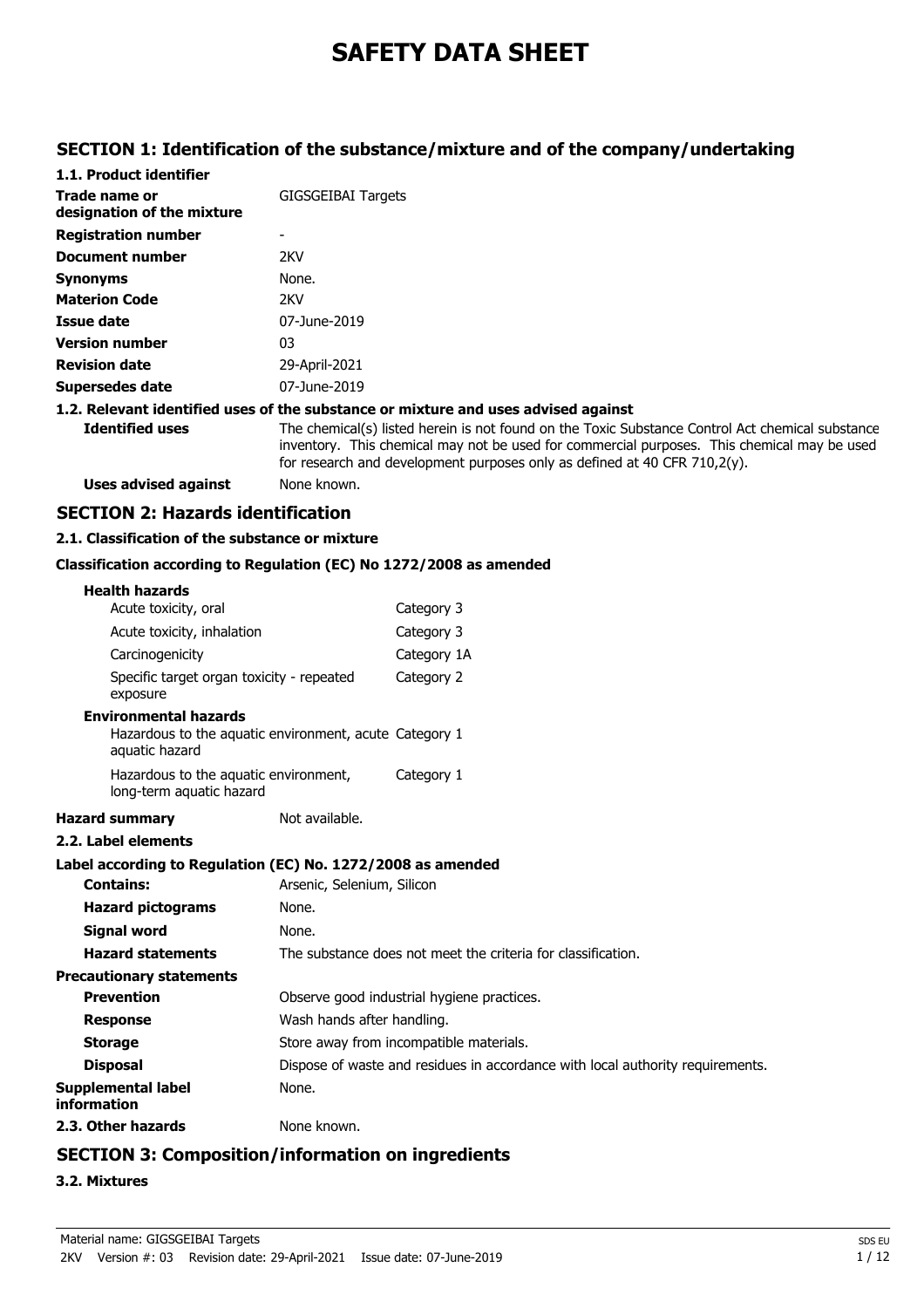## **General information CAS-No. / EC REACH Registration No. Index No. Motes No. %Chemical name Classification:** Acute Tox. 3;H301, Acute Tox. 3;H331, Carc. 1A;H350, Aquatic Acute Arsenic 2033-001-00-X 7440-38-2 - 2033-001-00-X 231-148-6 1;H400, Aquatic Chronic 1;H410 **Classification:** Acute Tox. 3;H301, Acute Tox. 3;H331, STOT RE 2;H373 Selenium 1990 12034-001-00-2 231-957-4 **Classification:** - - Silicon - 21-40-21-3 - 2440-21-3 - 2540-21-3 - 2550 - 2550 - 2550 - 2550 - 2550 - 2550 - 2550 - 2550 - 2550 231-130-8 **Chemical name Additional components % CAS-No. / EC No. REACH Registration No. Index No. Notes** Germanium 7440-56-4 231-164-3 - - **SECTION 4: First aid measures** Ensure that medical personnel are aware of the material(s) involved, and take precautions to protect themselves. **General information 4.1. Description of first aid measures Inhalation** Move to fresh air. Call a physician if symptoms develop or persist. **Skin contact** Wash off with soap and water. Get medical attention if irritation develops and persists. **Eye contact** Rinse with water. Get medical attention if irritation develops and persists. **Ingestion** Rinse mouth. Get medical attention if symptoms occur. **4.2. Most important** Exposure may cause temporary irritation, redness, or discomfort. **symptoms and effects, both acute and delayed 4.3. Indication of any** Treat symptomatically. **immediate medical attention and special treatment needed SECTION 5: Firefighting measures General fire hazards** No unusual fire or explosion hazards noted. **5.1. Extinguishing media Suitable extinguishing** Water fog. Foam. Dry chemical powder. Carbon dioxide (CO2). **media Unsuitable extinguishing** Do not use water jet as an extinguisher, as this will spread the fire. **media 5.2. Special hazards arising** During fire, gases hazardous to health may be formed. **from the substance or mixture 5.3. Advice for firefighters Special protective** Self-contained breathing apparatus and full protective clothing must be worn in case of fire. **equipment for firefighters Special firefighting** Move containers from fire area if you can do so without risk. **procedures Specific methods** Use standard firefighting procedures and consider the hazards of other involved materials. **SECTION 6: Accidental release measures 6.1. Personal precautions, protective equipment and emergency procedures For non-emergency** Keep unnecessary personnel away. For personal protection, see section 8 of the SDS. **personnel For emergency** Keep unnecessary personnel away. Use personal protection recommended in Section 8 of the SDS. **responders**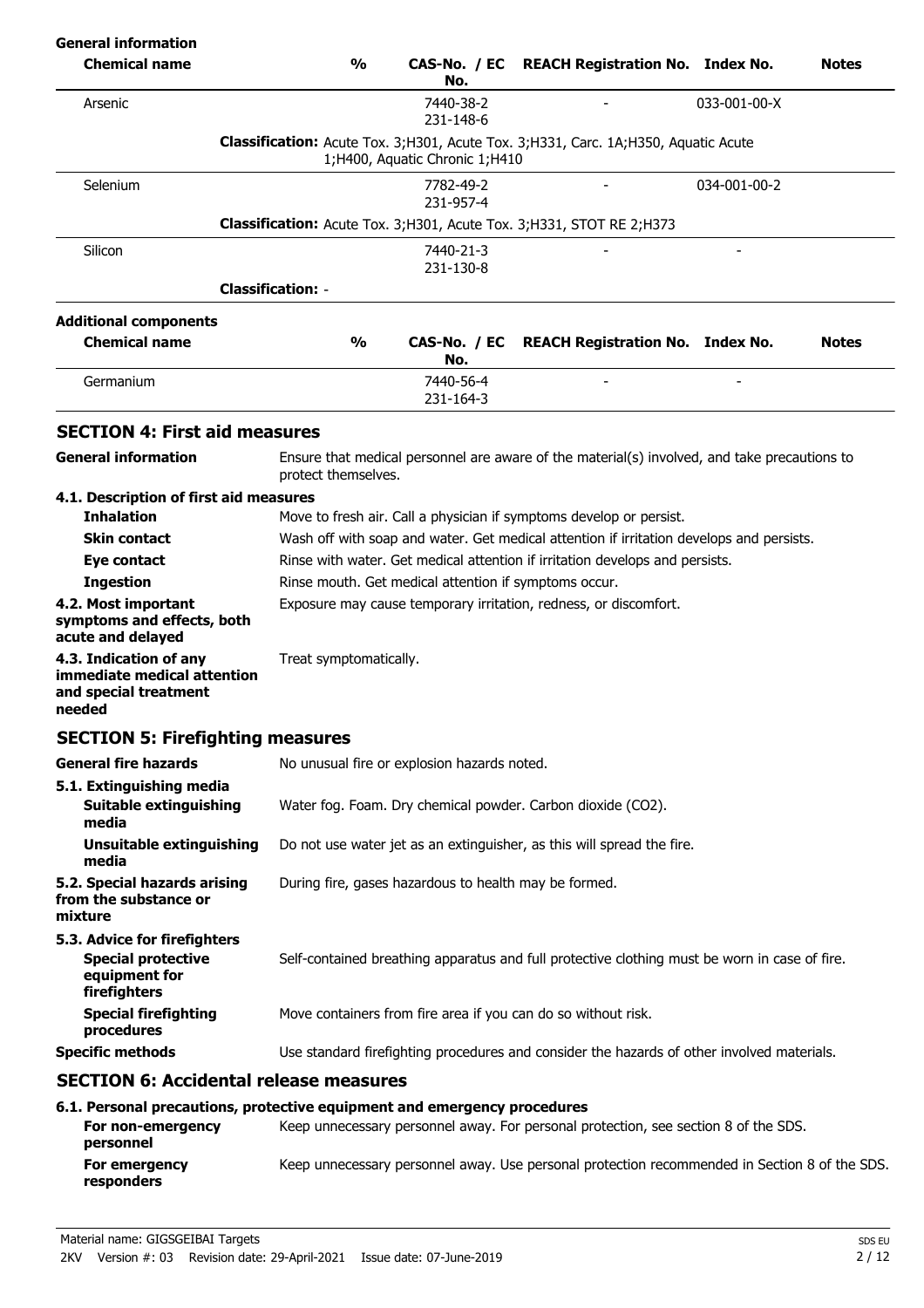| 6.2. Environmental<br>precautions                            | Avoid discharge into drains, water courses or onto the ground.                                         |
|--------------------------------------------------------------|--------------------------------------------------------------------------------------------------------|
| 6.3. Methods and material for<br>containment and cleaning up | Stop the flow of material, if this is without risk. Following product recovery, flush area with water. |
| 6.4. Reference to other<br>sections                          | For personal protection, see section 8. For waste disposal, see section 13.                            |
| <b>SECTION 7: Handling and storage</b>                       |                                                                                                        |
| 7.1. Precautions for safe                                    | Observe good industrial hygiene practices.                                                             |

| 7.1.1.1000000000 101 3010<br>handling                                          | ODJCI VC GOOD INQUJURI III HYGICHC DI UCUCCJ.                                                             |
|--------------------------------------------------------------------------------|-----------------------------------------------------------------------------------------------------------|
| 7.2. Conditions for safe<br>storage, including any<br><i>incompatibilities</i> | Store in tightly closed container. Store away from incompatible materials (see Section 10 of the<br>SDS). |
| 7.3. Specific end use(s)                                                       | Not available.                                                                                            |

## **SECTION 8: Exposure controls/personal protection**

## **8.1. Control parameters**

## **Occupational exposure limits**

| Austria. MAK List, OEL Ordinance (GwV), BGBI. II, no. 184/2001<br><b>Components</b>                                                 | <b>Type</b> | <b>Value</b>          | Form                |
|-------------------------------------------------------------------------------------------------------------------------------------|-------------|-----------------------|---------------------|
| Indium (CAS 7440-74-6)                                                                                                              | <b>MAK</b>  | $0,1$ mg/m3           | Inhalable fraction. |
|                                                                                                                                     | <b>STEL</b> | $0,2$ mg/m3           | Inhalable fraction. |
| Selenium (CAS 7782-49-2)                                                                                                            | <b>MAK</b>  | $0,1$ mg/m3           | Inhalable fraction. |
|                                                                                                                                     | <b>STEL</b> | $0,3$ mg/m $3$        | Inhalable fraction. |
| <b>Belgium. Exposure Limit Values</b>                                                                                               |             |                       |                     |
| <b>Components</b>                                                                                                                   | <b>Type</b> | <b>Value</b>          |                     |
| Arsenic (CAS 7440-38-2)                                                                                                             | <b>TWA</b>  | $0,1$ mg/m3           |                     |
| Indium (CAS 7440-74-6)                                                                                                              | <b>TWA</b>  | $0,1$ mg/m3           |                     |
| Selenium (CAS 7782-49-2)                                                                                                            | <b>TWA</b>  | $0,2$ mg/m3           |                     |
| Silicon (CAS 7440-21-3)                                                                                                             | <b>TWA</b>  | 10 mg/m3              |                     |
| Bulgaria. OELs. Regulation No 13 on protection of workers against risks of exposure to chemical agents at work<br><b>Components</b> | <b>Type</b> | <b>Value</b>          |                     |
| Arsenic (CAS 7440-38-2)                                                                                                             | <b>TWA</b>  | $0,05$ mg/m3          |                     |
| Selenium (CAS 7782-49-2)                                                                                                            | <b>TWA</b>  | $0,2$ mg/m $3$        |                     |
| Croatia. Dangerous Substance Exposure Limit Values in the Workplace (ELVs), Annexes 1 and 2, Narodne Novine,<br>13/09               |             |                       |                     |
| <b>Components</b>                                                                                                                   | <b>Type</b> | <b>Value</b>          | <b>Form</b>         |
| Arsenic (CAS 7440-38-2)                                                                                                             | <b>MAC</b>  | $0,1$ mg/m $3$        |                     |
| Indium (CAS 7440-74-6)                                                                                                              | <b>MAC</b>  | $0,1$ mg/m3           |                     |
|                                                                                                                                     | <b>STEL</b> | $0,3$ mg/m $3$        |                     |
| Selenium (CAS 7782-49-2)                                                                                                            | <b>MAC</b>  | $0,1$ mg/m3           |                     |
| Silicon (CAS 7440-21-3)                                                                                                             | <b>MAC</b>  | $4$ mg/m $3$          | Respirable dust.    |
|                                                                                                                                     |             | $10$ mg/m $3$         | Total dust.         |
| Cyprus. OELs. Control of factory atmosphere and dangerous substances in factories regulation, PI 311/73, as<br>amended.             |             |                       |                     |
| <b>Components</b>                                                                                                                   | <b>Type</b> | <b>Value</b>          |                     |
| Arsenic (CAS 7440-38-2)                                                                                                             | <b>TWA</b>  | $0,01 \text{ mg/m}$ 3 |                     |
| Selenium (CAS 7782-49-2)                                                                                                            | <b>TWA</b>  | $0,2$ mg/m3           |                     |
| <b>Czech Republic. OELs. Government Decree 361</b><br><b>Components</b>                                                             | <b>Type</b> | <b>Value</b>          |                     |
| Arsenic (CAS 7440-38-2)                                                                                                             | Ceiling     | $0,4$ mg/m3           |                     |
|                                                                                                                                     | <b>TWA</b>  | $0,1$ mg/m3           |                     |
| Selenium (CAS 7782-49-2)                                                                                                            | Ceiling     | $0,2$ mg/m3           |                     |
|                                                                                                                                     | <b>TWA</b>  | $0,1$ mg/m3           |                     |
|                                                                                                                                     |             |                       |                     |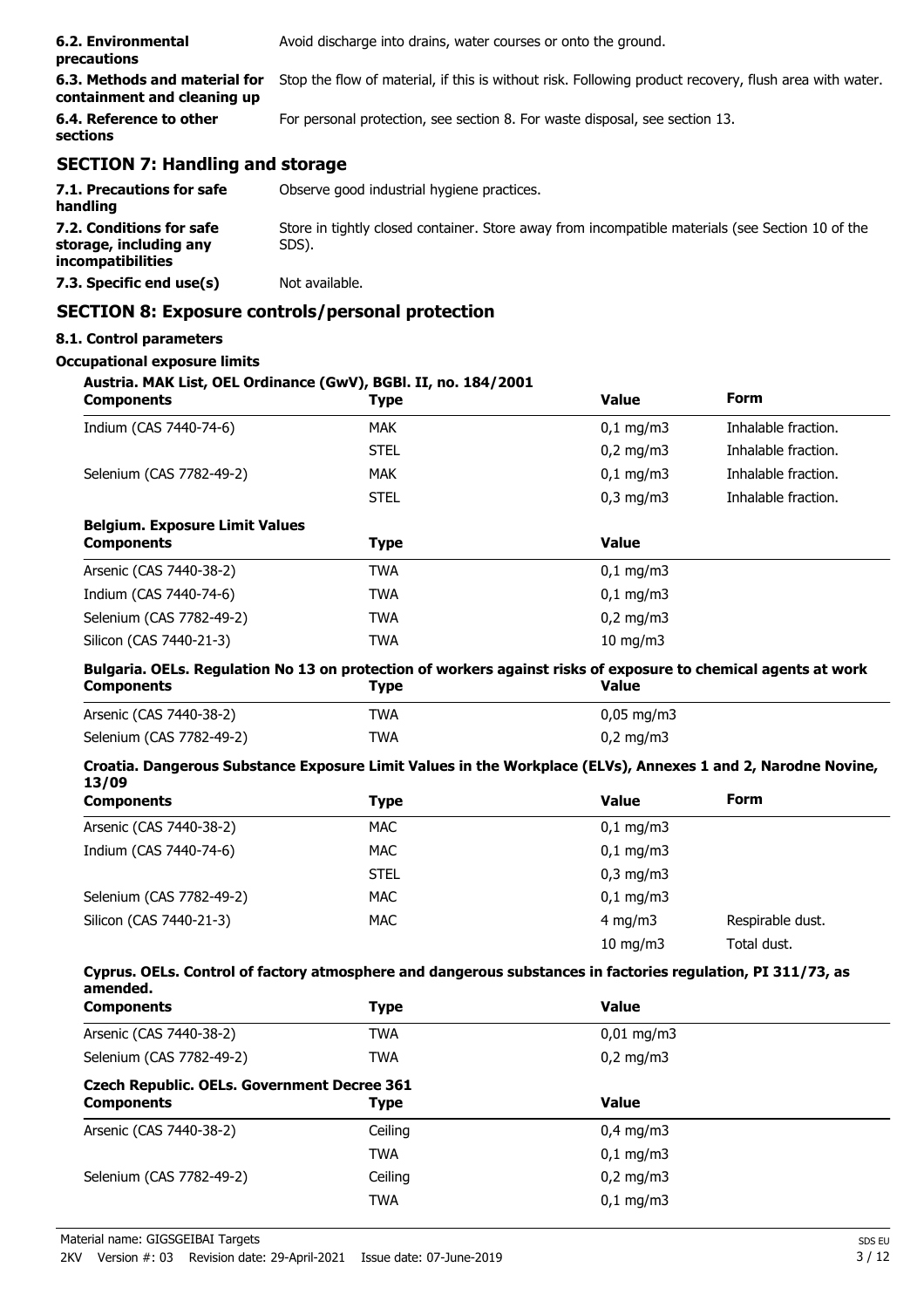| <b>Denmark. Exposure Limit Values</b><br><b>Components</b>                                                                 | <b>Type</b> | <b>Value</b>         | Form                               |
|----------------------------------------------------------------------------------------------------------------------------|-------------|----------------------|------------------------------------|
| Indium (CAS 7440-74-6)                                                                                                     | <b>TLV</b>  | $0,1$ mg/m $3$       | Dust.                              |
| Selenium (CAS 7782-49-2)                                                                                                   | <b>TLV</b>  | 5 mg/m $3$           |                                    |
| Silicon (CAS 7440-21-3)                                                                                                    | <b>TLV</b>  | $10$ mg/m $3$        |                                    |
| Estonia. OELs. Occupational Exposure Limits of Hazardous Substances (Regulation No. 105/2001, Annex), as<br>amended        |             |                      |                                    |
| <b>Components</b>                                                                                                          | <b>Type</b> | <b>Value</b>         | Form                               |
| Selenium (CAS 7782-49-2)                                                                                                   | <b>TWA</b>  | $0,1$ mg/m $3$       |                                    |
| Silicon (CAS 7440-21-3)                                                                                                    | <b>TWA</b>  | $5$ mg/m $3$         | Fine dust, respiratory<br>fraction |
|                                                                                                                            |             | 10 mg/m $3$          | Respirable fraction.               |
| Estonia. OELs. Occupational Exposure Limits of Hazardous Substances. (Annex of Regulation No. 293 of 18<br>September 2001) |             |                      |                                    |
| <b>Components</b>                                                                                                          | <b>Type</b> | <b>Value</b>         |                                    |
| Arsenic (CAS 7440-38-2)                                                                                                    | <b>TWA</b>  | $0,03$ mg/m3         |                                    |
| <b>Finland. Workplace Exposure Limits</b>                                                                                  |             |                      |                                    |
| <b>Components</b>                                                                                                          | <b>Type</b> | <b>Value</b>         |                                    |
| Arsenic (CAS 7440-38-2)                                                                                                    | <b>TWA</b>  | $0,01$ mg/m3         |                                    |
| Indium (CAS 7440-74-6)                                                                                                     | <b>TWA</b>  | $0,1 \, \text{mg/m}$ |                                    |
| Selenium (CAS 7782-49-2)                                                                                                   | <b>STEL</b> | $0,3$ mg/m $3$       |                                    |
|                                                                                                                            | <b>TWA</b>  | $0.1$ mg/m3          |                                    |
| France. Threshold Limit Values (VLEP) for Occupational Exposure to Chemicals in France, INRS ED 984<br><b>Components</b>   | <b>Type</b> | <b>Value</b>         |                                    |
| Selenium (CAS 7782-49-2)                                                                                                   | <b>VME</b>  | 5 mg/m $3$           |                                    |
| <b>Regulatory status:</b> Indicative limit (VL)                                                                            |             |                      |                                    |
| Silicon (CAS 7440-21-3)                                                                                                    | VME         | $10$ mg/m $3$        |                                    |
| <b>Regulatory status:</b> Indicative limit (VL)                                                                            |             |                      |                                    |
| Germany. DFG MAK List (advisory OELs). Commission for the Investigation of Health Hazards of Chemical                      |             |                      |                                    |
| <b>Compounds in the Work Area (DFG)</b><br><b>Components</b>                                                               | <b>Type</b> | <b>Value</b>         | Form                               |
|                                                                                                                            |             |                      |                                    |
| Selenium (CAS 7782-49-2)                                                                                                   | <b>TWA</b>  | $0,02$ mg/m3         | Inhalable fraction.                |
| Germany. TRGS 900, Limit Values in the Ambient Air at the Workplace<br><b>Components</b>                                   | <b>Type</b> | <b>Value</b>         | <b>Form</b>                        |
| Indium (CAS 7440-74-6)                                                                                                     | <b>AGW</b>  | 0,0001 mg/m3         | Respirable fraction.               |
| Selenium (CAS 7782-49-2)                                                                                                   | <b>AGW</b>  | $0,05$ mg/m3         | Inhalable fraction.                |
| Greece. OELs (Decree No. 90/1999, as amended)<br><b>Components</b>                                                         | <b>Type</b> | <b>Value</b>         | <b>Form</b>                        |
| Arsenic (CAS 7440-38-2)                                                                                                    | <b>TWA</b>  | $0,1$ mg/m3          |                                    |
| Indium (CAS 7440-74-6)                                                                                                     | <b>STEL</b> | 1 mg/m3              |                                    |
|                                                                                                                            | <b>TWA</b>  | 1 mg/m3              |                                    |
| Selenium (CAS 7782-49-2)                                                                                                   | <b>TWA</b>  | $0,2$ mg/m3          |                                    |
| Silicon (CAS 7440-21-3)                                                                                                    | <b>TWA</b>  | $5$ mg/m $3$         | Respirable.                        |
|                                                                                                                            |             | $10$ mg/m $3$        | Inhalable                          |
| Hungary. OELs. Joint Decree on Chemical Safety of Workplaces                                                               |             |                      |                                    |
| <b>Components</b>                                                                                                          | <b>Type</b> | <b>Value</b>         |                                    |
| Arsenic (CAS 7440-38-2)                                                                                                    | Ceiling     | $0,01$ mg/m3         |                                    |
| Selenium (CAS 7782-49-2)                                                                                                   | <b>STEL</b> | $0,4$ mg/m3          |                                    |
|                                                                                                                            | <b>TWA</b>  | $0,1$ mg/m3          |                                    |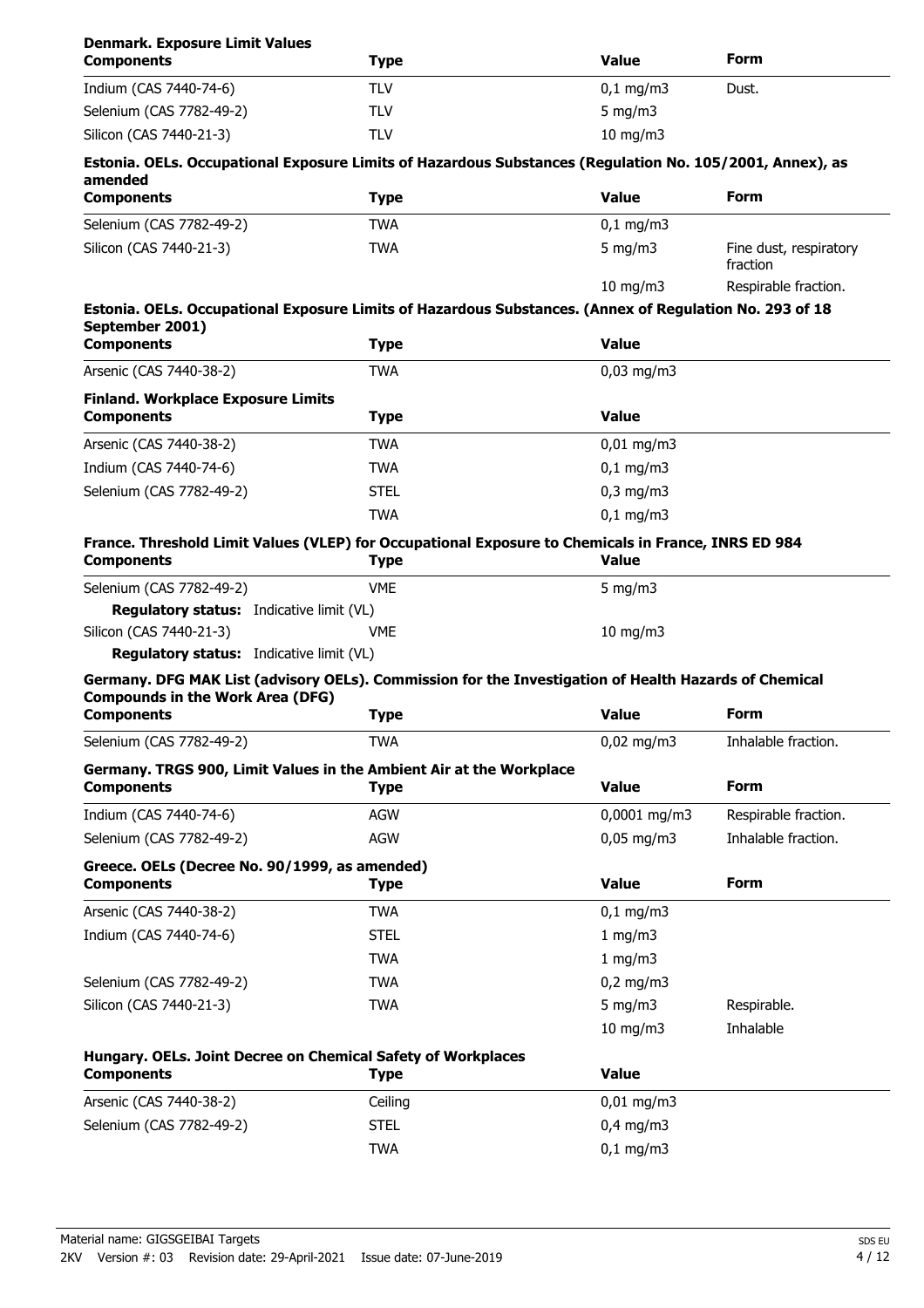| Iceland. OELs. Regulation 154/1999 on occupational exposure limits<br><b>Components</b>                                                                                                                                                          | <b>Type</b> | <b>Value</b>          | Form                  |
|--------------------------------------------------------------------------------------------------------------------------------------------------------------------------------------------------------------------------------------------------|-------------|-----------------------|-----------------------|
| Arsenic (CAS 7440-38-2)                                                                                                                                                                                                                          | <b>TWA</b>  | $0,01$ mg/m3          |                       |
| Indium (CAS 7440-74-6)                                                                                                                                                                                                                           | <b>TWA</b>  | $0,1$ mg/m3           | Dust.                 |
| Selenium (CAS 7782-49-2)                                                                                                                                                                                                                         | <b>TWA</b>  | $0,1$ mg/m3           |                       |
| Silicon (CAS 7440-21-3)                                                                                                                                                                                                                          | <b>TWA</b>  | $0,7$ mg/m3           |                       |
|                                                                                                                                                                                                                                                  |             | $0,5$ ppm             |                       |
| <b>Ireland. Occupational Exposure Limits</b><br><b>Components</b>                                                                                                                                                                                | <b>Type</b> | <b>Value</b>          | Form                  |
| Arsenic (CAS 7440-38-2)                                                                                                                                                                                                                          | <b>TWA</b>  | $0,01$ mg/m3          |                       |
| Indium (CAS 7440-74-6)                                                                                                                                                                                                                           | <b>STEL</b> | $0,3$ mg/m $3$        |                       |
|                                                                                                                                                                                                                                                  | <b>TWA</b>  | $0,1$ mg/m3           |                       |
| Selenium (CAS 7782-49-2)                                                                                                                                                                                                                         | <b>TWA</b>  | $0,1$ mg/m3           |                       |
| Silicon (CAS 7440-21-3)                                                                                                                                                                                                                          | <b>TWA</b>  | $4$ mg/m $3$          | Respirable dust.      |
|                                                                                                                                                                                                                                                  |             | $10$ mg/m $3$         | Total inhalable dust. |
| <b>Italy. Occupational Exposure Limits</b>                                                                                                                                                                                                       |             |                       |                       |
| <b>Components</b>                                                                                                                                                                                                                                | <b>Type</b> | <b>Value</b>          |                       |
| Arsenic (CAS 7440-38-2)                                                                                                                                                                                                                          | <b>TWA</b>  | $0,01$ mg/m3          |                       |
| Indium (CAS 7440-74-6)                                                                                                                                                                                                                           | <b>TWA</b>  | $0,1$ mg/m3           |                       |
| Selenium (CAS 7782-49-2)                                                                                                                                                                                                                         | <b>TWA</b>  | $0,2$ mg/m3           |                       |
| Latvia. OELs. Occupational exposure limit values of chemical substances in work environment<br><b>Components</b>                                                                                                                                 | <b>Type</b> | <b>Value</b>          |                       |
| Arsenic (CAS 7440-38-2)                                                                                                                                                                                                                          | <b>STEL</b> | $0,04$ mg/m3          |                       |
|                                                                                                                                                                                                                                                  | <b>TWA</b>  | $0,01 \text{ mg/m}$   |                       |
| Lithuania. OELs. Limit Values for Chemical Substances, General Requirements<br><b>Components</b>                                                                                                                                                 | <b>Type</b> | <b>Value</b>          |                       |
| Arsenic (CAS 7440-38-2)                                                                                                                                                                                                                          | <b>TWA</b>  | $0,03$ mg/m3          |                       |
| Indium (CAS 7440-74-6)                                                                                                                                                                                                                           | <b>TWA</b>  | $0,1$ mg/m3           |                       |
| Selenium (CAS 7782-49-2)                                                                                                                                                                                                                         | <b>TWA</b>  | $0,1$ mg/m3           |                       |
| <b>Additional components</b>                                                                                                                                                                                                                     | <b>Type</b> | Value                 |                       |
| Germanium (CAS<br>7440-56-4)                                                                                                                                                                                                                     | <b>TWA</b>  | 2 mg/m $3$            |                       |
| Norway. Administrative Norms for Contaminants in the Workplace<br><b>Components</b>                                                                                                                                                              | <b>Type</b> | <b>Value</b>          |                       |
| Arsenic (CAS 7440-38-2)                                                                                                                                                                                                                          | <b>TLV</b>  | $0,01 \text{ mg/m}$ 3 |                       |
| Indium (CAS 7440-74-6)                                                                                                                                                                                                                           | <b>TLV</b>  | $0,1$ mg/m3           |                       |
| Selenium (CAS 7782-49-2)                                                                                                                                                                                                                         | <b>TLV</b>  | $0,05$ mg/m3          |                       |
| Silicon (CAS 7440-21-3)                                                                                                                                                                                                                          | <b>TLV</b>  | $10$ mg/m $3$         |                       |
| Poland. Ordinance of the Minister of Labour and Social Policy on 6 June 2014 on the maximum permissible<br>concentrations and intensities of harmful health factors in the work environment, Journal of Laws 2014, item 817<br><b>Components</b> | <b>Type</b> | <b>Value</b>          |                       |
| Arsenic (CAS 7440-38-2)                                                                                                                                                                                                                          | <b>TWA</b>  | $0,01$ mg/m3          |                       |
| Selenium (CAS 7782-49-2)                                                                                                                                                                                                                         | <b>STEL</b> | $0,3$ mg/m $3$        |                       |
|                                                                                                                                                                                                                                                  | <b>TWA</b>  | $0,1$ mg/m3           |                       |
| Portugal. VLEs. Norm on occupational exposure to chemical agents (NP 1796)<br><b>Components</b>                                                                                                                                                  | <b>Type</b> | <b>Value</b>          |                       |
| Arsenic (CAS 7440-38-2)                                                                                                                                                                                                                          | <b>TWA</b>  | $0,01$ mg/m3          |                       |
| Indium (CAS 7440-74-6)                                                                                                                                                                                                                           | <b>TWA</b>  | $0,1$ mg/m3           |                       |
| Selenium (CAS 7782-49-2)                                                                                                                                                                                                                         | <b>TWA</b>  | $0,2$ mg/m3           |                       |
|                                                                                                                                                                                                                                                  |             |                       |                       |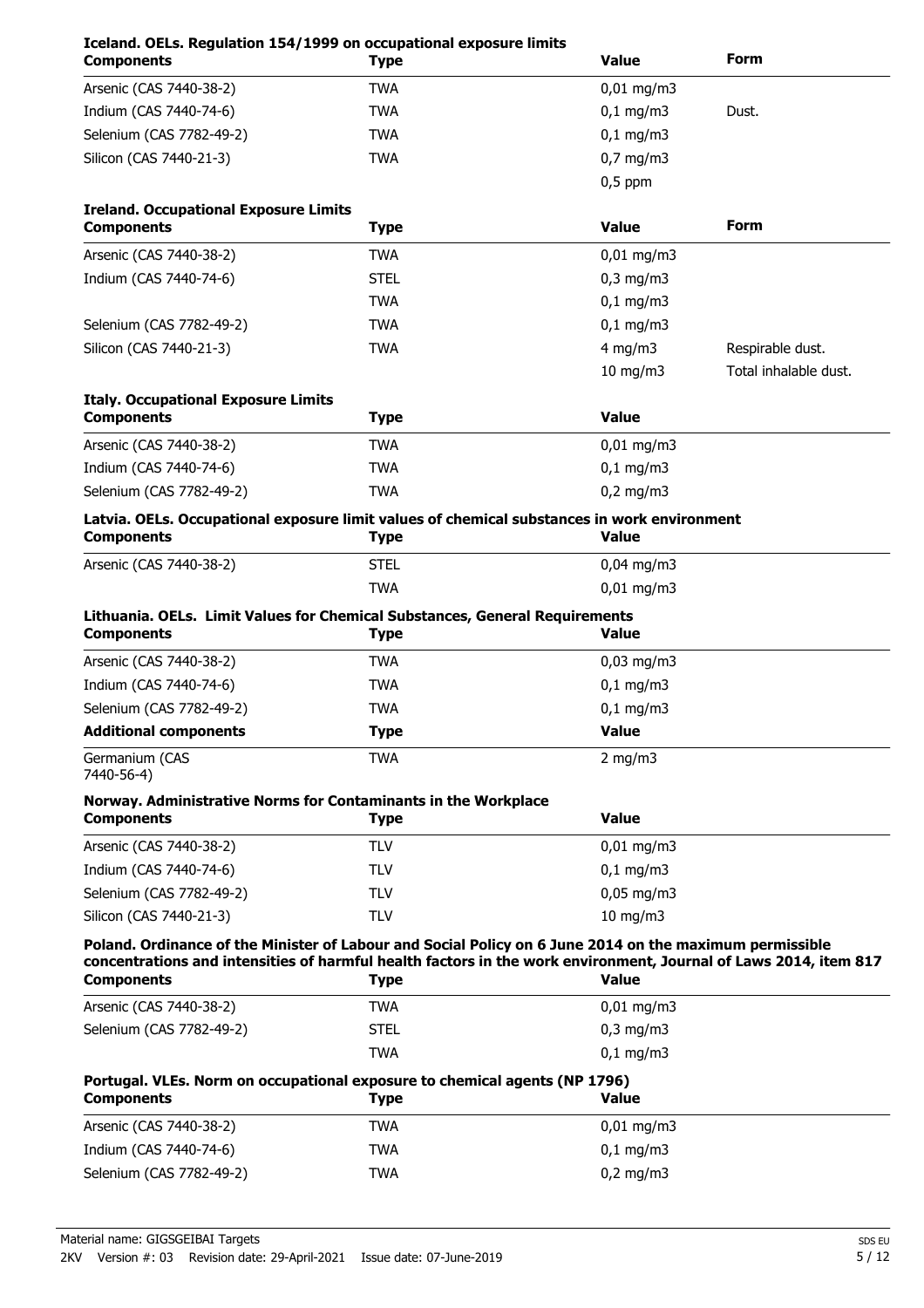| Romania. OELs. Protection of workers from exposure to chemical agents at the workplace<br><b>Components</b> | <b>Type</b>                                                                                                                 | <b>Value</b>                        |                      |
|-------------------------------------------------------------------------------------------------------------|-----------------------------------------------------------------------------------------------------------------------------|-------------------------------------|----------------------|
| Arsenic (CAS 7440-38-2)                                                                                     | <b>STEL</b>                                                                                                                 | $0,1$ mg/m3                         |                      |
|                                                                                                             | <b>TWA</b>                                                                                                                  | $0,01$ mg/m3                        |                      |
| Selenium (CAS 7782-49-2)                                                                                    | <b>STEL</b>                                                                                                                 | $0,2$ mg/m3                         |                      |
|                                                                                                             | <b>TWA</b>                                                                                                                  | $0,1$ mg/m3                         |                      |
| <b>Additional components</b>                                                                                | <b>Type</b>                                                                                                                 | <b>Value</b>                        |                      |
| Germanium (CAS<br>7440-56-4)                                                                                | <b>STEL</b>                                                                                                                 | $5$ mg/m $3$                        |                      |
|                                                                                                             | <b>TWA</b>                                                                                                                  | $2$ mg/m $3$                        |                      |
| <b>Components</b>                                                                                           | Slovakia. OELs for carcinogens and mutagens. Regulation No. 46/2002 on carcinogenic and mutagenic substances<br><b>Type</b> | <b>Value</b>                        | Form                 |
| Arsenic (CAS 7440-38-2)                                                                                     | <b>TWA</b>                                                                                                                  | $0,1$ mg/m3                         | Inhalable fraction.  |
| <b>Components</b>                                                                                           | Slovakia. OELs. Regulation No. 300/2007 concerning protection of health in work with chemical agents<br><b>Type</b>         | <b>Value</b>                        | <b>Form</b>          |
| Selenium (CAS 7782-49-2)                                                                                    | <b>TWA</b>                                                                                                                  | $0,1$ mg/m3                         |                      |
| Silicon (CAS 7440-21-3)                                                                                     | <b>TWA</b>                                                                                                                  | $4$ mg/m $3$                        | Respirable fraction. |
|                                                                                                             |                                                                                                                             | 10 mg/m3                            | Inhalable fraction.  |
|                                                                                                             | Slovenia. OELs. Regulations concerning protection of workers against risks due to exposure to chemicals while               |                                     |                      |
| working (Official Gazette of the Republic of Slovenia)<br><b>Components</b>                                 | <b>Type</b>                                                                                                                 | <b>Value</b>                        | Form                 |
| Indium (CAS 7440-74-6)                                                                                      | <b>TWA</b>                                                                                                                  | $0,0001$ mg/m3                      | Respirable fraction. |
| Selenium (CAS 7782-49-2)                                                                                    | <b>TWA</b>                                                                                                                  | $0.05$ mg/m3<br>Inhalable fraction. |                      |
| <b>Spain. Occupational Exposure Limits</b><br><b>Components</b>                                             | <b>Type</b>                                                                                                                 | <b>Value</b>                        |                      |
| Arsenic (CAS 7440-38-2)                                                                                     | <b>TWA</b>                                                                                                                  | $0,01$ mg/m3                        |                      |
| Indium (CAS 7440-74-6)                                                                                      | <b>TWA</b>                                                                                                                  | $0,1$ mg/m3                         |                      |
| Selenium (CAS 7782-49-2)                                                                                    | <b>TWA</b>                                                                                                                  | $0,1$ mg/m3                         |                      |
|                                                                                                             | Sweden. OELs. Work Environment Authority (AV), Occupational Exposure Limit Values (AFS 2015:7)                              |                                     |                      |
| <b>Components</b>                                                                                           | <b>Type</b>                                                                                                                 | <b>Value</b>                        | Form                 |
| Arsenic (CAS 7440-38-2)                                                                                     | <b>TWA</b>                                                                                                                  | $0,01$ mg/m3                        | Total dust.          |
| Indium (CAS 7440-74-6)                                                                                      | <b>TWA</b>                                                                                                                  | $0,1$ mg/m3                         | Total dust.          |
| Selenium (CAS 7782-49-2)                                                                                    | <b>TWA</b>                                                                                                                  | $0,1$ mg/m3                         | Total dust.          |
| Switzerland. SUVA Grenzwerte am Arbeitsplatz<br><b>Components</b>                                           | <b>Type</b>                                                                                                                 | <b>Value</b>                        | <b>Form</b>          |
| Indium (CAS 7440-74-6)                                                                                      | <b>TWA</b>                                                                                                                  | $0,1$ mg/m3                         | Inhalable fraction.  |
| Selenium (CAS 7782-49-2)                                                                                    | <b>STEL</b>                                                                                                                 | $0,16$ mg/m3                        | Inhalable fraction.  |
|                                                                                                             | <b>TWA</b>                                                                                                                  | $0,02$ mg/m3                        | Inhalable fraction.  |
| Silicon (CAS 7440-21-3)                                                                                     | <b>TWA</b>                                                                                                                  | $3$ mg/m $3$                        | Respirable fraction. |
| UK. EH40 Workplace Exposure Limits (WELs)<br><b>Components</b>                                              | <b>Type</b>                                                                                                                 | <b>Value</b>                        | Form                 |
| Arsenic (CAS 7440-38-2)                                                                                     | <b>TWA</b>                                                                                                                  | $0,1$ mg/m3                         |                      |
| Indium (CAS 7440-74-6)                                                                                      | <b>STEL</b>                                                                                                                 | $0,3$ mg/m $3$                      |                      |
|                                                                                                             |                                                                                                                             | 0 ppm                               |                      |
|                                                                                                             | <b>TWA</b>                                                                                                                  | $0,1$ mg/m3                         |                      |
| Selenium (CAS 7782-49-2)                                                                                    | <b>TWA</b>                                                                                                                  | $0,1$ mg/m3                         |                      |

Silicon (CAS 7440-21-3) TWA TWA 2011 TWA 4 mg/m3 Respirable dust.

10 mg/m3 Inhalable dust.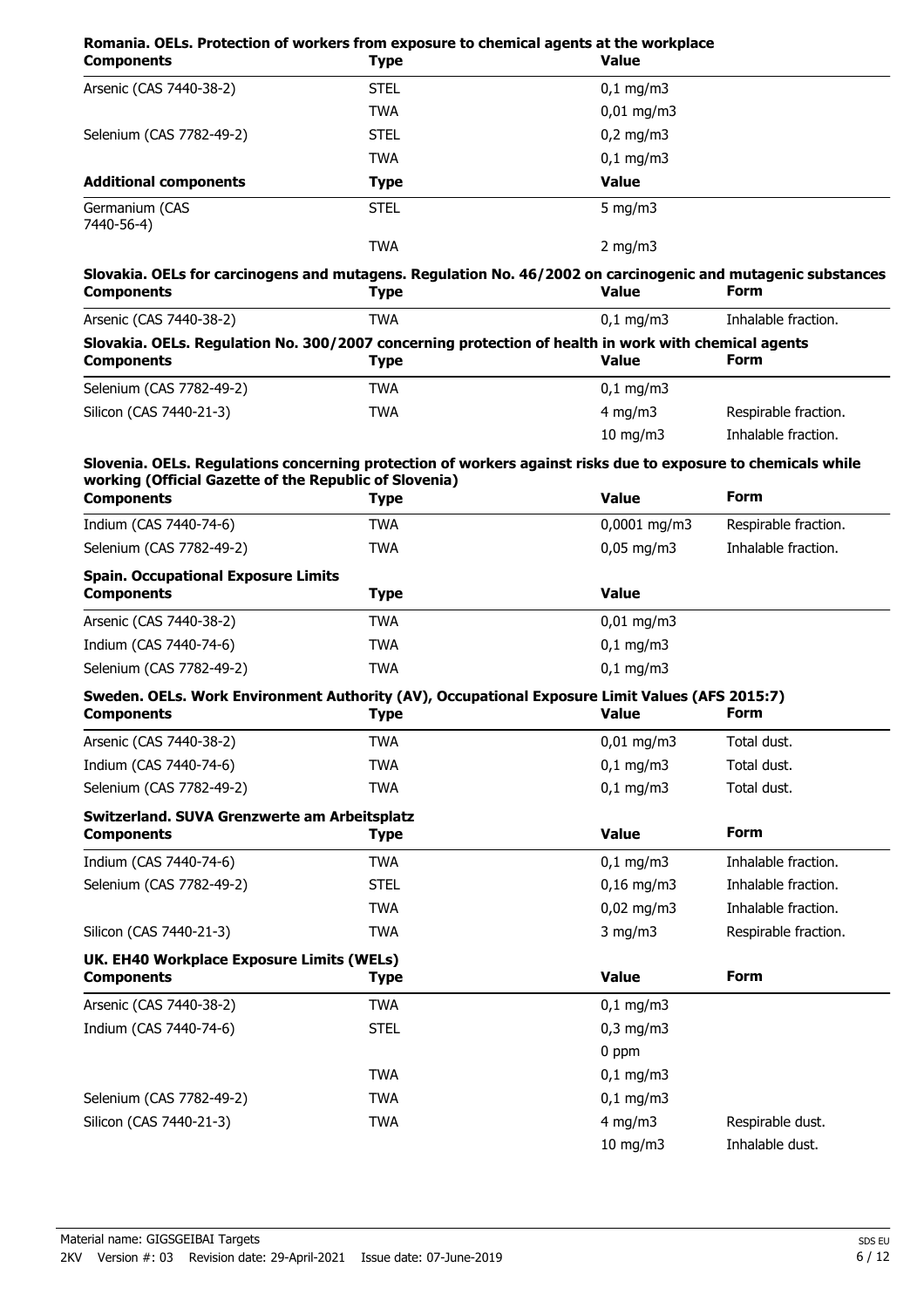#### **Biological limit values**

**Czech Republic. Limit Values for Indictators of Biological Exposure Tests in Urine and Blood, Annex 2, Tables 1 and 2, Government Decree 432/2003 Sb.**

| <b>Components</b>       | Value                  | <b>Determinant</b> | <b>Specimen</b>        | <b>Sampling Time</b> |  |
|-------------------------|------------------------|--------------------|------------------------|----------------------|--|
| Arsenic (CAS 7440-38-2) | 0,075 µmol/mmol        | Arsenic            | Creatinine in<br>urine | ∗                    |  |
|                         | $0.05 \,\mathrm{mq/q}$ | Arsenic            | Creatinine in<br>urine | ∗                    |  |

\* - For sampling details, please see the source document.

## **Finland. HTP-arvot, App 2., Biological Limit Values, (BRA/BGV) , Social Affairs and Ministry of Health Components Determinant Specimen Sampling Time Value**

| Arsenic (CAS 7440-38-2) | 70 nmol/l | Inorganic | Jrine<br>___ |  |
|-------------------------|-----------|-----------|--------------|--|
|                         |           | arsenic   |              |  |

\* - For sampling details, please see the source document.

|                   |       |                    |                 | France. Biological indicators of exposure (IBE) (National Institute for Research and Security (INRS, ND 2065) |
|-------------------|-------|--------------------|-----------------|---------------------------------------------------------------------------------------------------------------|
| <b>Components</b> | Value | <b>Determinant</b> | <b>Specimen</b> | <b>Sampling Time</b>                                                                                          |

| Arsenic (CAS 7440-38-2) | $0.05 \,\mathrm{mq/q}$ | Métabolites de<br>l'arsenic<br>inorganique | Creatinine in<br>urine | ж |  |
|-------------------------|------------------------|--------------------------------------------|------------------------|---|--|
|                         |                        |                                            |                        |   |  |

\* - For sampling details, please see the source document.

#### **Hungary. Chemical Safety at Workplace Ordinance Joint Decree No. 25/2000 (Annex 2): Permissible limit values of biological exposure (effect) indices**

| <b>Components</b>                   | <b>Value</b>        | <b>Determinant</b> | <b>Specimen</b>        | <b>Sampling Time</b> |  |
|-------------------------------------|---------------------|--------------------|------------------------|----------------------|--|
| Arsenic (CAS 7440-38-2)             | $0.13$ ma/a         | Arsenic            | Creatinine in<br>urine | $\ast$               |  |
|                                     | $0,2 \mu$ mol/mmol  | Arsenic            | Creatinine in<br>urine | $\ast$               |  |
| Selenium (CAS 7782-49-2) 0,075 mg/g |                     | Selenium           | Creatinine in<br>urine | $\ast$               |  |
|                                     | $0,11 \mu$ mol/mmol | Selenium           | Creatinine in<br>urine | $\ast$               |  |

\* - For sampling details, please see the source document.

## **Spain. Biological Limit Values (VLBs), Occupational Exposure Limits for Chemical Agents, Table 4**

| <b>Components</b>       | Value   | <b>Determinant</b>                                                | <b>Specimen</b> | <b>Sampling Time</b> |  |
|-------------------------|---------|-------------------------------------------------------------------|-----------------|----------------------|--|
| Arsenic (CAS 7440-38-2) | 35 ua/l | Arsénico<br>inorgánico más<br>metabolitos<br>metilados como<br>As | Urine           | $\ast$               |  |
|                         |         |                                                                   |                 |                      |  |

\* - For sampling details, please see the source document.

## **Switzerland. BAT-Werte (Biological Limit Values in the Workplace as per SUVA)**

| <b>Components</b>                                         | Value                                                         | <b>Determinant</b>                                       | Specimen | <b>Sampling Time</b>                                                                                                                                                                                                                                                                              |
|-----------------------------------------------------------|---------------------------------------------------------------|----------------------------------------------------------|----------|---------------------------------------------------------------------------------------------------------------------------------------------------------------------------------------------------------------------------------------------------------------------------------------------------|
| Arsenic (CAS 7440-38-2)                                   | 50 $\mu$ g/l                                                  | Anorganisches<br>Arsen und<br>methylierte<br>Metaboliten | Urine    | $\ast$                                                                                                                                                                                                                                                                                            |
| * - For sampling details, please see the source document. |                                                               |                                                          |          |                                                                                                                                                                                                                                                                                                   |
| Recommended monitoring<br>procedures                      | Follow standard monitoring procedures.                        |                                                          |          |                                                                                                                                                                                                                                                                                                   |
| Derived no effect levels<br>(DNELs)                       | Not available.                                                |                                                          |          |                                                                                                                                                                                                                                                                                                   |
| <b>Predicted no effect</b><br>concentrations (PNECs)      | Not available.                                                |                                                          |          |                                                                                                                                                                                                                                                                                                   |
| 8.2. Exposure controls                                    |                                                               |                                                          |          |                                                                                                                                                                                                                                                                                                   |
| <b>Appropriate engineering</b><br>controls                | established, maintain airborne levels to an acceptable level. |                                                          |          | Good general ventilation should be used. Ventilation rates should be matched to conditions. If<br>applicable, use process enclosures, local exhaust ventilation, or other engineering controls to<br>maintain airborne levels below recommended exposure limits. If exposure limits have not been |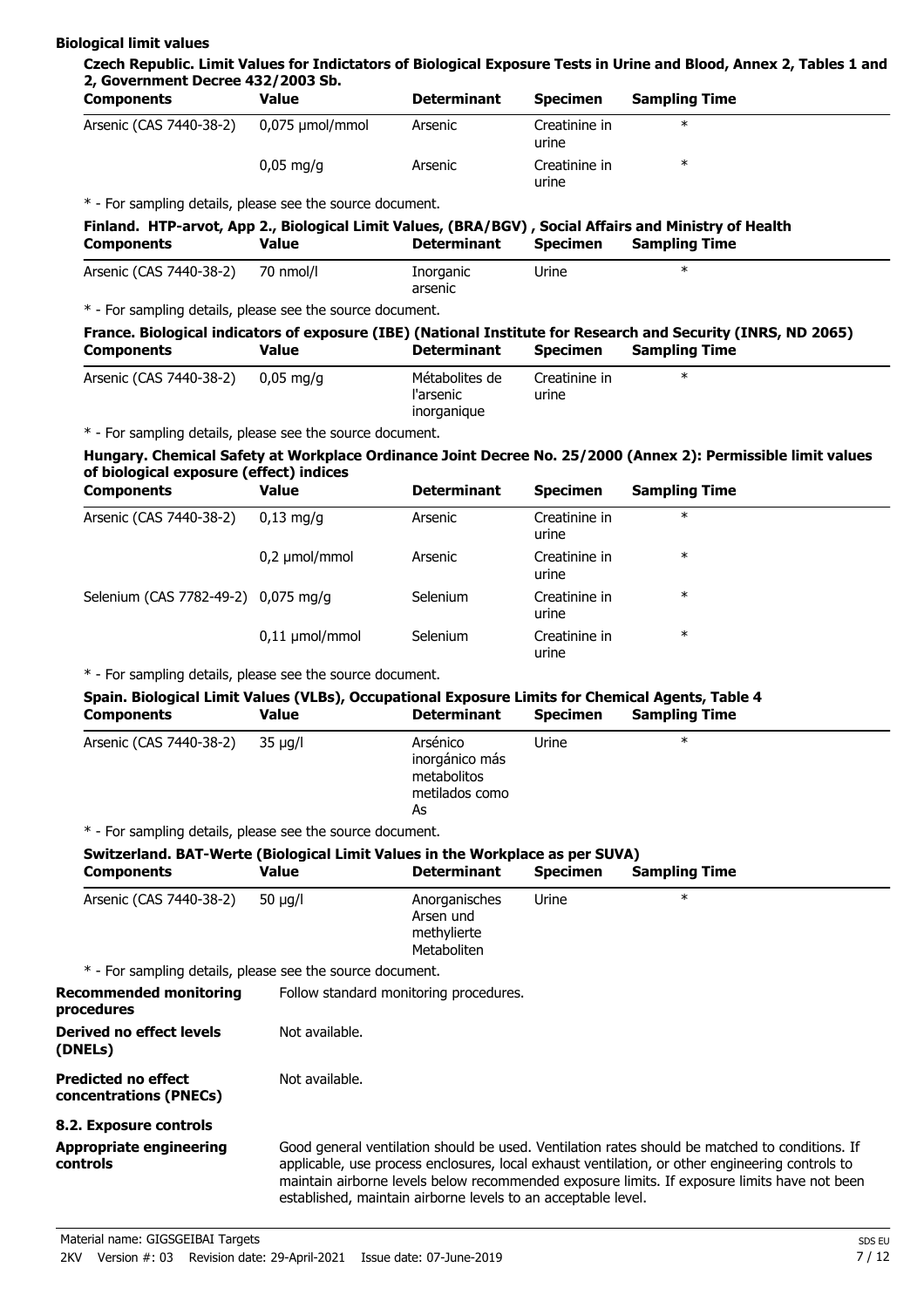#### **Individual protection measures, such as personal protective equipment**

| <b>General information</b>                | Personal protection equipment should be chosen according to the CEN standards and in discussion<br>with the supplier of the personal protective equipment.                                                                                                                                                                                                         |
|-------------------------------------------|--------------------------------------------------------------------------------------------------------------------------------------------------------------------------------------------------------------------------------------------------------------------------------------------------------------------------------------------------------------------|
| Eye/face protection                       | Wear safety glasses with side shields (or goggles).                                                                                                                                                                                                                                                                                                                |
| <b>Skin protection</b>                    |                                                                                                                                                                                                                                                                                                                                                                    |
| - Hand protection                         | Wear appropriate chemical resistant gloves.                                                                                                                                                                                                                                                                                                                        |
| - Other                                   | Wear suitable protective clothing.                                                                                                                                                                                                                                                                                                                                 |
| <b>Respiratory protection</b>             | In case of insufficient ventilation, wear suitable respiratory equipment.                                                                                                                                                                                                                                                                                          |
| <b>Thermal hazards</b>                    | Wear appropriate thermal protective clothing, when necessary.                                                                                                                                                                                                                                                                                                      |
| <b>Hygiene measures</b>                   | Always observe good personal hygiene measures, such as washing after handling the material and<br>before eating, drinking, and/or smoking. Routinely wash work clothing and protective equipment to<br>remove contaminants.                                                                                                                                        |
| <b>Environmental exposure</b><br>controls | Good general ventilation should be used. Ventilation rates should be matched to conditions. If<br>applicable, use process enclosures, local exhaust ventilation, or other engineering controls to<br>maintain airborne levels below recommended exposure limits. If exposure limits have not been<br>established, maintain airborne levels to an acceptable level. |

## **SECTION 9: Physical and chemical properties**

## **9.1. Information on basic physical and chemical properties**

| <b>Appearance</b>                                   |                                |
|-----------------------------------------------------|--------------------------------|
| <b>Physical state</b>                               | Solid.                         |
| Form                                                | Powder.                        |
| Colour                                              | Not available.                 |
| Odour                                               | Not available.                 |
| <b>Odour threshold</b>                              | Not available.                 |
| рH                                                  | Not available.                 |
| <b>Melting point/freezing point</b>                 | 156,6 °C (313,88 °F) estimated |
| <b>Initial boiling point and</b><br>boiling range   | 685 °C (1265 °F) estimated     |
| <b>Flash point</b>                                  | Not available.                 |
| <b>Evaporation rate</b>                             | Not available.                 |
| <b>Flammability (solid, gas)</b>                    | Not available.                 |
| <b>Upper/lower flammability or explosive limits</b> |                                |
| Flammability limit - lower Not available.<br>(%)    |                                |
| <b>Flammability limit -</b><br>upper $(% )$         | Not available.                 |
| <b>Vapour pressure</b>                              | 3847,77 hPa estimated          |
| <b>Vapour density</b>                               | Not available.                 |
| <b>Relative density</b>                             | Not available.                 |
| Solubility(ies)                                     |                                |
| Solubility (water)                                  | Not available.                 |
| <b>Partition coefficient</b><br>(n-octanol/water)   | Not available.                 |
| <b>Auto-ignition temperature</b>                    | Not available.                 |
| <b>Decomposition temperature</b>                    | Not available.                 |
| <b>Viscosity</b>                                    | Not available.                 |
| <b>Explosive properties</b>                         | Not explosive.                 |
| <b>Oxidising properties</b>                         | Not oxidising.                 |
| 9.2. Other information                              |                                |
| <b>Density</b>                                      | 5,44 g/cm3 estimated           |
| <b>Specific gravity</b>                             | 5,44 estimated                 |
| CECTION 10, Ctability and reactivity                |                                |

## **SECTION 10: Stability and reactivity**

|  | 10.1. Reactivity |
|--|------------------|
|--|------------------|

The product is stable and non-reactive under normal conditions of use, storage and transport. **10.2. Chemical stability** Material is stable under normal conditions.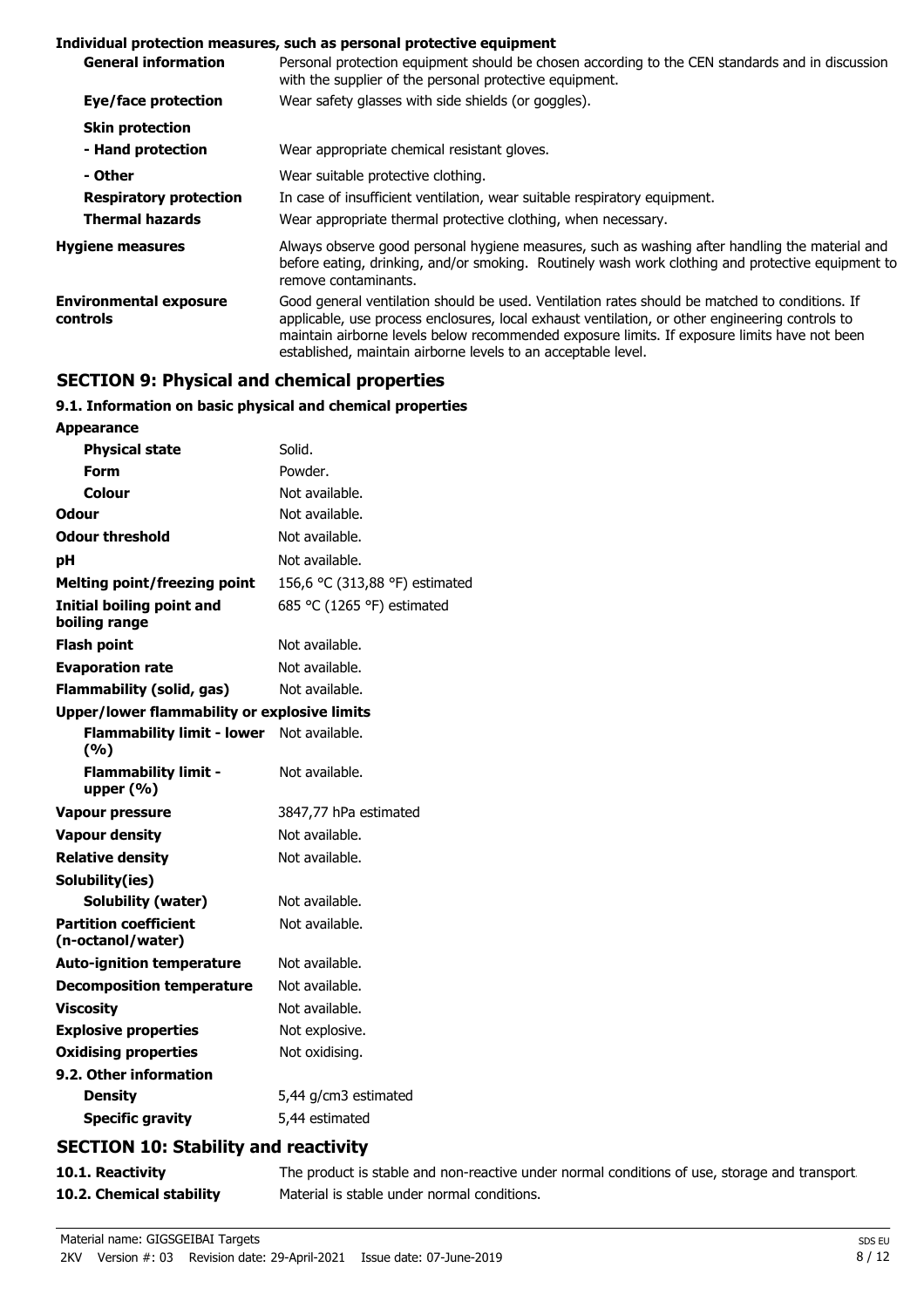| 10.3. Possibility of hazardous<br>reactions | No dangerous reaction known under conditions of normal use.                                                                |
|---------------------------------------------|----------------------------------------------------------------------------------------------------------------------------|
| 10.4. Conditions to avoid                   | Keep away from heat, hot surfaces, sparks, open flames and other ignition sources. Contact with<br>incompatible materials. |
| 10.5. Incompatible materials                | Strong oxidising agents.                                                                                                   |
| 10.6. Hazardous<br>decomposition products   | No hazardous decomposition products are known.                                                                             |

# **SECTION 11: Toxicological information**

**General information CCCUPATION** Occupational exposure to the substance or mixture may cause adverse effects.

| <b>Information on likely routes of exposure</b> |                                                                                                                        |
|-------------------------------------------------|------------------------------------------------------------------------------------------------------------------------|
| <b>Inhalation</b>                               | No adverse effects due to inhalation are expected.                                                                     |
| <b>Skin contact</b>                             | No adverse effects due to skin contact are expected.                                                                   |
| Eye contact                                     | Direct contact with eyes may cause temporary irritation.                                                               |
| <b>Ingestion</b>                                | May cause discomfort if swallowed. However, ingestion is not likely to be a primary route of<br>occupational exposure. |
| Symptoms                                        | Exposure may cause temporary irritation, redness, or discomfort.                                                       |

## **11.1. Information on toxicological effects**

| <b>Acute toxicity</b>        | Not known.     |                     |  |
|------------------------------|----------------|---------------------|--|
| <b>Components</b>            | <b>Species</b> | <b>Test Results</b> |  |
| Arsenic (CAS 7440-38-2)      |                |                     |  |
| <b>Acute</b>                 |                |                     |  |
| Oral                         |                |                     |  |
| LD50                         | Mouse          | $145 \text{ mg/kg}$ |  |
|                              | Rat            | 763 mg/kg           |  |
| <b>Other</b>                 |                |                     |  |
| LD50                         | Mouse          | 46,2 mg/kg          |  |
|                              | Rat            | 13,39 mg/kg         |  |
| <b>Additional components</b> | <b>Species</b> | <b>Test Results</b> |  |

Germanium (CAS 7440-56-4)

| Acute                                                                                                |                           |                                                                                                              |
|------------------------------------------------------------------------------------------------------|---------------------------|--------------------------------------------------------------------------------------------------------------|
| Oral                                                                                                 |                           |                                                                                                              |
| LD50                                                                                                 | Rat                       | $104$ mg/kg                                                                                                  |
| <b>Skin corrosion/irritation</b>                                                                     |                           | Due to partial or complete lack of data the classification is not possible.                                  |
| Serious eye damage/eye<br>irritation                                                                 |                           | Due to partial or complete lack of data the classification is not possible.                                  |
| <b>Respiratory sensitisation</b>                                                                     |                           | Due to partial or complete lack of data the classification is not possible.                                  |
| <b>Skin sensitisation</b>                                                                            |                           | Due to partial or complete lack of data the classification is not possible.                                  |
| <b>Germ cell mutagenicity</b>                                                                        |                           | Due to partial or complete lack of data the classification is not possible.                                  |
| Carcinogenicity                                                                                      |                           | Due to partial or complete lack of data the classification is not possible.                                  |
| at work (as amended)<br>Not listed.<br><b>IARC Monographs. Overall Evaluation of Carcinogenicity</b> |                           | Hungary. 26/2000 EüM Ordinance on protection against and preventing risk relating to exposure to carcinogens |
| Arsenic (CAS 7440-38-2)<br>Selenium (CAS 7782-49-2)                                                  |                           | 1 Carcinogenic to humans.<br>3 Not classifiable as to carcinogenicity to humans.                             |
| <b>Reproductive toxicity</b>                                                                         |                           | Due to partial or complete lack of data the classification is not possible.                                  |
| Specific target organ toxicity<br>- single exposure                                                  |                           | Due to partial or complete lack of data the classification is not possible.                                  |
| Specific target organ toxicity<br>- repeated exposure                                                |                           | Due to partial or complete lack of data the classification is not possible.                                  |
| <b>Aspiration hazard</b>                                                                             |                           | Due to partial or complete lack of data the classification is not possible.                                  |
| Mixture versus substance<br>information                                                              | No information available. |                                                                                                              |
| <b>Other information</b>                                                                             | Not available.            |                                                                                                              |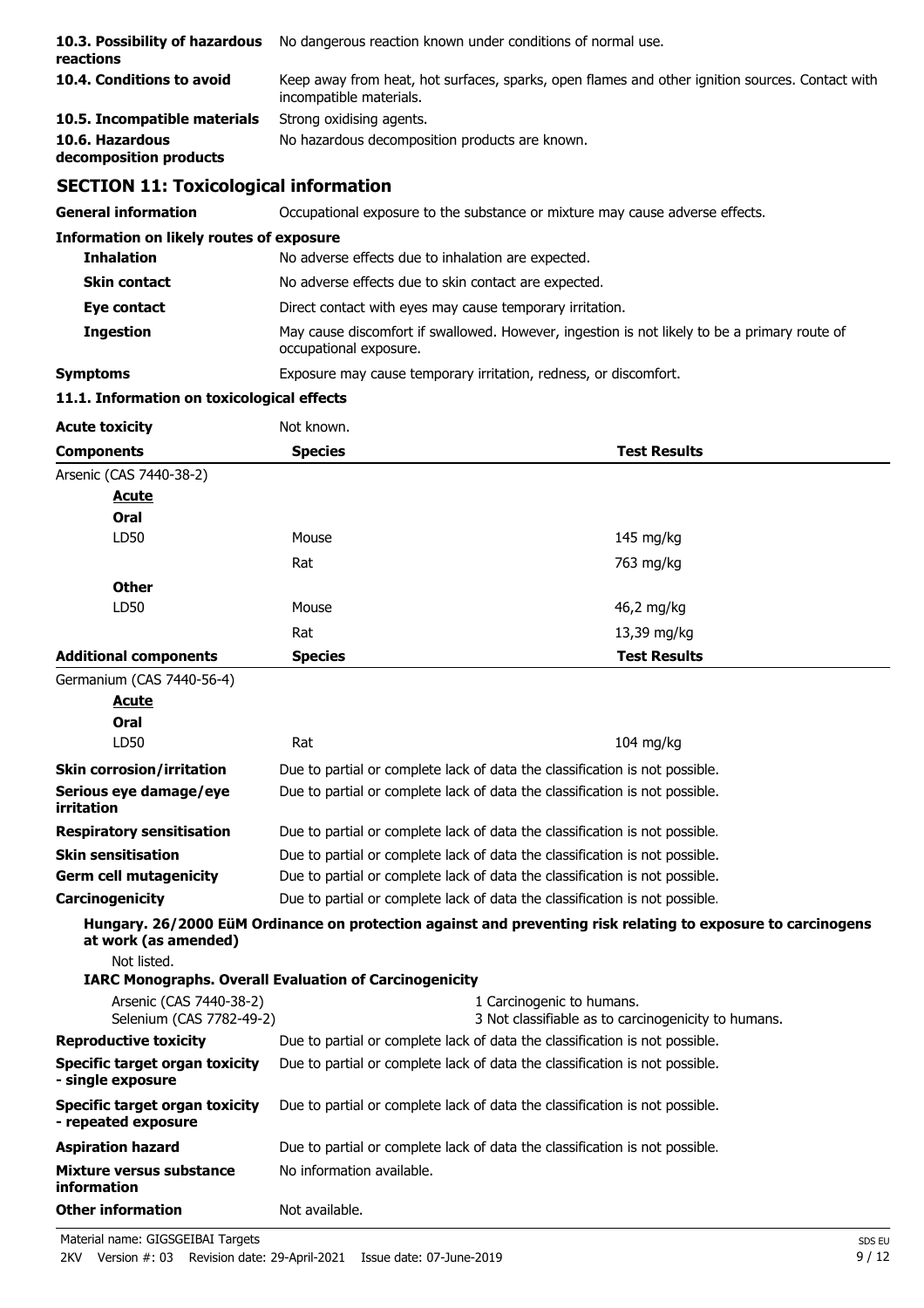## **SECTION 12: Ecological information**

| 12.1. Toxicity<br>Due to partial or complete lack of data the classification for hazardous to the aquatic environment,<br>is not possible. |                                                                                                                                                                                            |                                                              |                                |  |
|--------------------------------------------------------------------------------------------------------------------------------------------|--------------------------------------------------------------------------------------------------------------------------------------------------------------------------------------------|--------------------------------------------------------------|--------------------------------|--|
| <b>Product</b>                                                                                                                             |                                                                                                                                                                                            | <b>Species</b>                                               | <b>Test Results</b>            |  |
| <b>GIGSGEIBAI Targets</b>                                                                                                                  |                                                                                                                                                                                            |                                                              |                                |  |
| <b>Aquatic</b>                                                                                                                             |                                                                                                                                                                                            |                                                              |                                |  |
| Fish                                                                                                                                       | <b>LC50</b>                                                                                                                                                                                | <b>Fish</b>                                                  | 24,75 mg/l, 96 hours           |  |
| Acute                                                                                                                                      |                                                                                                                                                                                            |                                                              |                                |  |
| Fish                                                                                                                                       | <b>LC50</b>                                                                                                                                                                                | Fish                                                         | 24,75 mg/l, 96 hours estimated |  |
| <b>Components</b>                                                                                                                          |                                                                                                                                                                                            | <b>Species</b>                                               | <b>Test Results</b>            |  |
| Arsenic (CAS 7440-38-2)                                                                                                                    |                                                                                                                                                                                            |                                                              |                                |  |
| <b>Aquatic</b>                                                                                                                             |                                                                                                                                                                                            |                                                              |                                |  |
| Acute                                                                                                                                      |                                                                                                                                                                                            |                                                              |                                |  |
| Fish                                                                                                                                       | <b>LC50</b>                                                                                                                                                                                | Fathead minnow (Pimephales promelas) 9,9 mg/l, 96 hours      |                                |  |
| 12.2. Persistence and<br>degradability                                                                                                     |                                                                                                                                                                                            | No data is available on the degradability of this substance. |                                |  |
| 12.3. Bioaccumulative<br>potential                                                                                                         |                                                                                                                                                                                            | No data available.                                           |                                |  |
| <b>Partition coefficient</b><br>n-octanol/water (log Kow)                                                                                  | Not available.                                                                                                                                                                             |                                                              |                                |  |
| <b>Bioconcentration factor (BCF)</b>                                                                                                       | Not available.                                                                                                                                                                             |                                                              |                                |  |
| 12.4. Mobility in soil                                                                                                                     | No data available.                                                                                                                                                                         |                                                              |                                |  |
| 12.5. Results of PBT and<br>vPvB assessment                                                                                                | Not a PBT or vPvB substance or mixture.                                                                                                                                                    |                                                              |                                |  |
| 12.6. Other adverse effects                                                                                                                | No other adverse environmental effects (e.g. ozone depletion, photochemical ozone creation<br>potential, endocrine disruption, global warming potential) are expected from this component. |                                                              |                                |  |
| 12.7. Additional information                                                                                                               |                                                                                                                                                                                            |                                                              |                                |  |
| Estonia Dangerous substances in soil Data                                                                                                  |                                                                                                                                                                                            |                                                              |                                |  |
| Arsenic (CAS 7440-38-2)                                                                                                                    |                                                                                                                                                                                            | ARSENIC (AS) 20 mg/kg                                        |                                |  |
|                                                                                                                                            |                                                                                                                                                                                            | ARSENIC (AS) 30 mg/kg                                        |                                |  |
|                                                                                                                                            |                                                                                                                                                                                            | ARSENIC (AS) 50 mg/kg                                        |                                |  |
| Selenium (CAS 7782-49-2)<br>Selenium (Se) 1 mg/kg                                                                                          |                                                                                                                                                                                            |                                                              |                                |  |

## **SECTION 13: Disposal considerations**

## **13.1. Waste treatment methods**

| <b>Residual waste</b>                  | Dispose of in accordance with local regulations. Empty containers or liners may retain some product<br>residues. This material and its container must be disposed of in a safe manner (see: Disposal<br>instructions). |
|----------------------------------------|------------------------------------------------------------------------------------------------------------------------------------------------------------------------------------------------------------------------|
| <b>Contaminated packaging</b>          | Since emptied containers may retain product residue, follow label warnings even after container is<br>emptied. Empty containers should be taken to an approved waste handling site for recycling or<br>disposal.       |
| EU waste code                          | The Waste code should be assigned in discussion between the user, the producer and the waste<br>disposal company.                                                                                                      |
| <b>Disposal</b><br>methods/information | Collect and reclaim or dispose in sealed containers at licensed waste disposal site.                                                                                                                                   |
| <b>Special precautions</b>             | Dispose in accordance with all applicable regulations.                                                                                                                                                                 |

Selenium (Se) 20 mg/kg Selenium (Se) 5 mg/kg

## **SECTION 14: Transport information**

#### **ADR**

14.1. - 14.6.: Not regulated as dangerous goods.

**RID**

14.1. - 14.6.: Not regulated as dangerous goods.

**ADN**

14.1. - 14.6.: Not regulated as dangerous goods.

## **IATA**

14.1. - 14.6.: Not regulated as dangerous goods.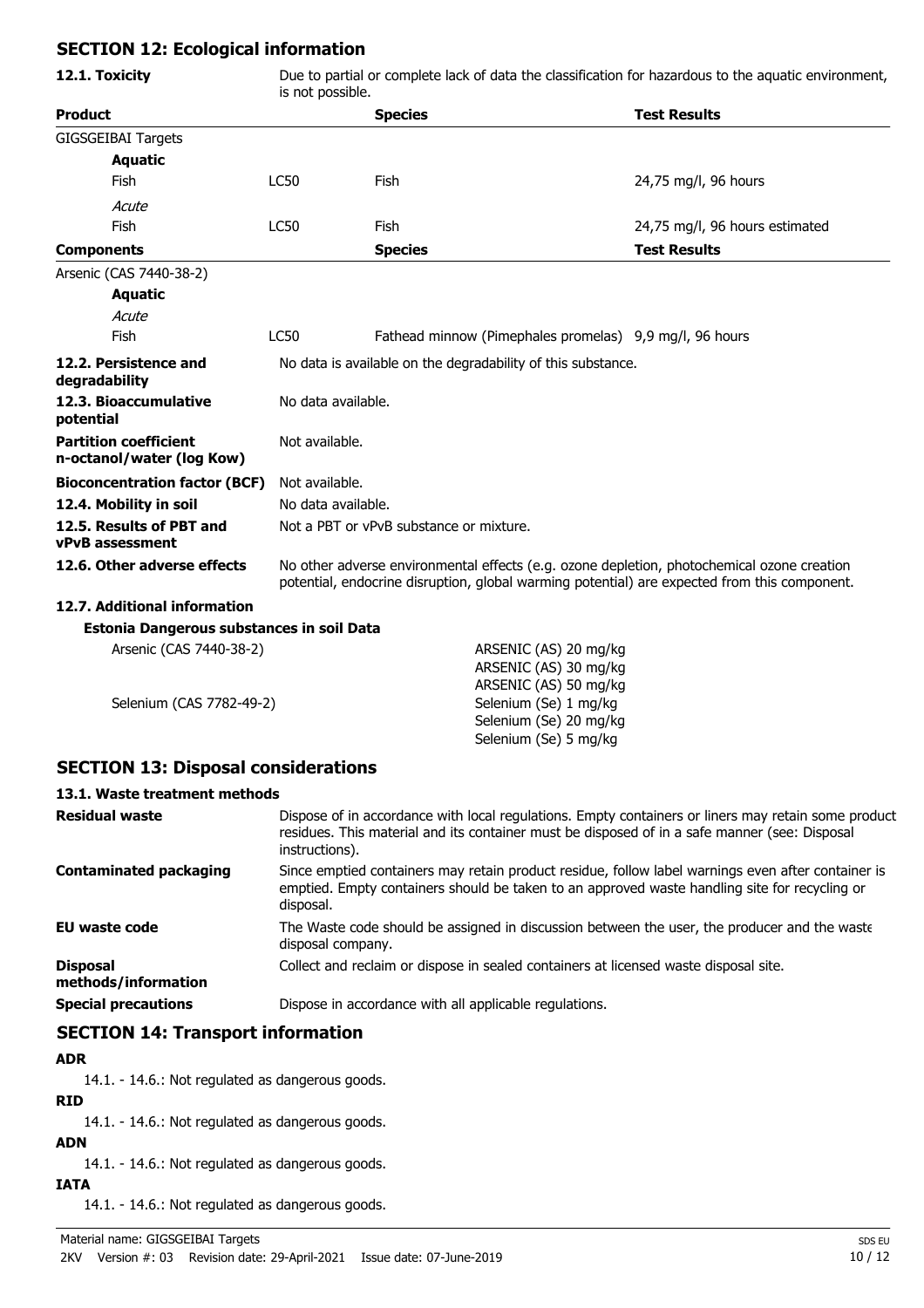14.1. - 14.6.: Not regulated as dangerous goods.

## **SECTION 15: Regulatory information**

**15.1. Safety, health and environmental regulations/legislation specific for the substance or mixture**

#### **EU regulations**

**Regulation (EC) No. 1005/2009 on substances that deplete the ozone layer, Annex I and II, as amended** Not listed.

#### **Regulation (EU) 2019/1021 On persistent organic pollutants (recast), as amended**

#### Not listed.

**Regulation (EU) No. 649/2012 concerning the export and import of dangerous chemicals, Annex I, Part 1 as amended**

#### Not listed.

**Regulation (EU) No. 649/2012 concerning the export and import of dangerous chemicals, Annex I, Part 2 as amended**

#### Not listed.

**Regulation (EU) No. 649/2012 concerning the export and import of dangerous chemicals, Annex I, Part 3 as amended**

#### Not listed.

**Regulation (EU) No. 649/2012 concerning the export and import of dangerous chemicals, Annex V as amended** Not listed.

**Regulation (EC) No. 166/2006 Annex II Pollutant Release and Transfer Registry, as amended** Arsenic (CAS 7440-38-2)

**Regulation (EC) No. 1907/2006, REACH Article 59(10) Candidate List as currently published by ECHA** Not listed.

#### **Authorisations**

**Regulation (EC) No. 1907/2006, REACH Annex XIV Substances subject to authorization, as amended** Not listed.

#### **Restrictions on use**

**Regulation (EC) No. 1907/2006, REACH Annex XVII Substances subject to restriction on marketing and use as amended**

Arsenic (CAS 7440-38-2)

**Directive 2004/37/EC: on the protection of workers from the risks related to exposure to carcinogens and mutagens at work, as amended.**

Not listed.

#### **Other EU regulations**

#### **Directive 2012/18/EU on major accident hazards involving dangerous substances, as amended**

```
Arsenic (CAS 7440-38-2)
Selenium (CAS 7782-49-2)
```

| Other regulations    | The product is classified and labelled in accordance with Regulation (EC) 1272/2008 (CLP<br>Regulation) as amended. This Safety Data Sheet complies with the requirements of Regulation (EC)<br>No 1907/2006, as amended. |
|----------------------|---------------------------------------------------------------------------------------------------------------------------------------------------------------------------------------------------------------------------|
| National regulations | Follow national regulation for work with chemical agents in accordance with Directive 98/24/EC, as<br>amended.                                                                                                            |

**15.2. Chemical safety** No Chemical Safety Assessment has been carried out. **assessment**

## **SECTION 16: Other information**

| <b>List of abbreviations</b>                                                           | Not available.                                            |
|----------------------------------------------------------------------------------------|-----------------------------------------------------------|
| <b>References</b>                                                                      | Not available.                                            |
| <b>Information on evaluation</b><br>method leading to the<br>classification of mixture | Not applicable.                                           |
| <b>Training information</b>                                                            | Follow training instructions when handling this material. |
|                                                                                        |                                                           |